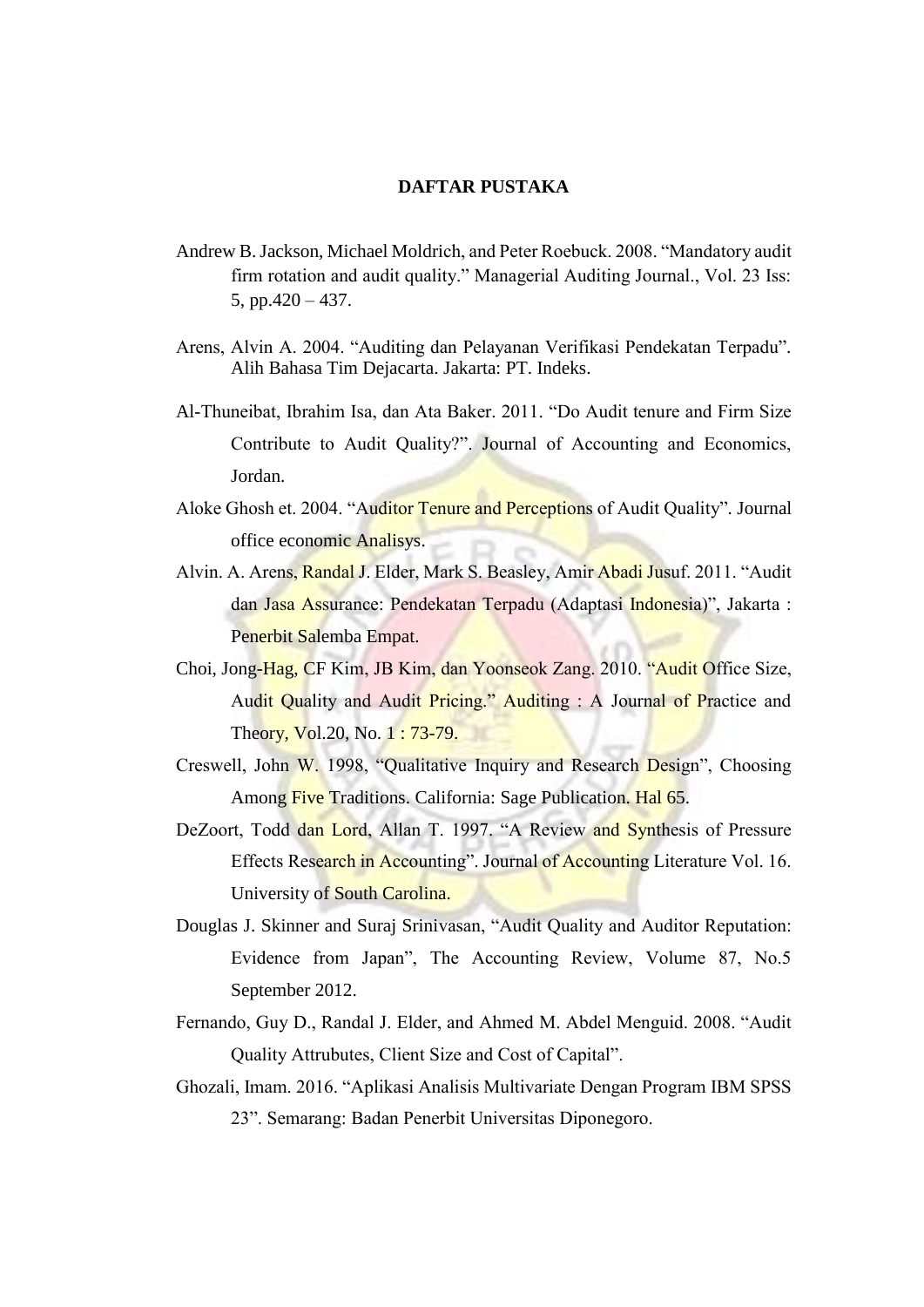- Institut Akuntan Publik Indonesia. 2011. Standar Profesional Akuntan Publik. Jakarta : Salemba Empat.
- Jensen & Meckling, 1976. "The Theory of The Firm:Manaherial Behaviour, Agency Cost On Corporate Debt Policy", Journal of Financial and Quantitative Analysis. 21, 131-144
- Law, P. 2008. "An Empirical Comparison of Non-Big 4 and Big 4 Auditors' Perceptions of Auditor Independence". Managerial Auditing Journal 23(9): 917 - 934
- Lim, Chee-Yeow. Tan, Hun-Tong. 2009. "Does Auditor Tenur Improve Audit Quality? Moderating Effects of Industry Specialization and Fee Dependence".
- Mgbame, C.O.,Eragbhe, E, dan Osazuwa, N. 2012. "Audit Partner Tenure and Audit Quality: An Empirical Analysis." European Journal of Business and Management, Vol.4, No.7, pp. 154-159..
- Myers, J., L., A. Myers, dan T. C. Omer. 2003. "Exploring the term of the auditorclient relationship and the quality of earnings: A case for mandatory auditor rotation?". The Accounting Review (July): pp.779-799.
- Nasser Abu Thahir Abdul, Emilin Abdul Wahid, Sharifah Faiza Syed Mustapha Nazri, Mohammad Hudaib. "Auditor-Client Relationship. The Caseof Audit Tenure and Auditor Switching in Malaysia", Managerial Auditing Journal, Vol 21 No.7, pg 724-737, 2006.
- Ngoc Kim Pham. 2017. Audit Firm Size, Audit Fee, Audit Reputation and Audit Quality: The Case of Listed Companies in Vietnam"*.* Hue University College of Economics, Vietnam .
- O'Brien, P. and R. Bhushan. 1990. "Analyst following and institutional ownership". Journal of Accounting Reseamichaerc*h* 28 (Supplement): 55- 82.
- Scott, W. R. 2000. Financial Accounting Theory, 2nd edition. Prentice Hall Canada Inc.
- Sugiyono. 2016. "Metodologi Penelitian Kuantitatif, Kualitatif, dan R&D". Bandung: CV Alfabeta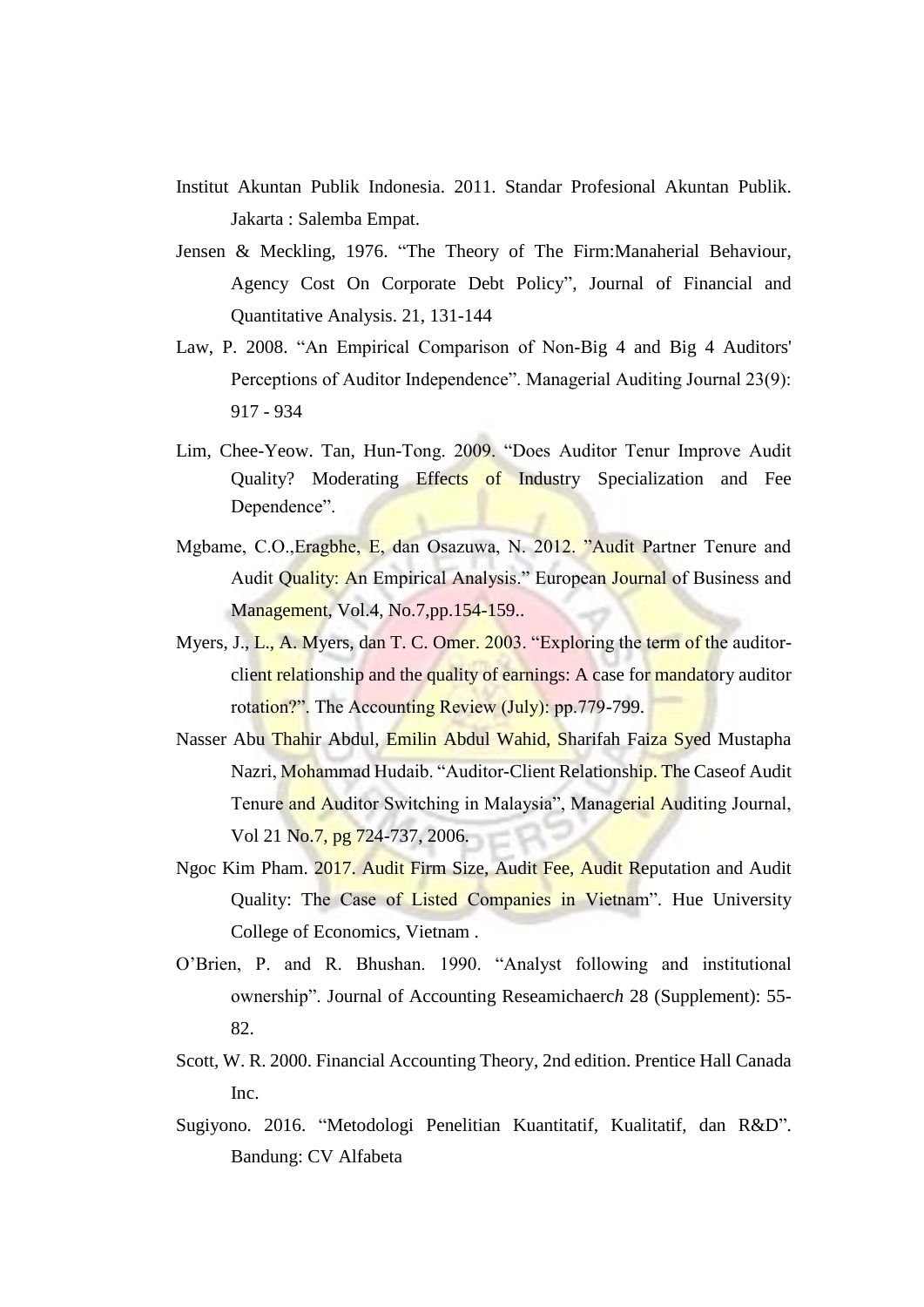- Yu, Dong Michael. 2007. "The Effect of Big Four Office Size on Audit Quality". Faculty of the Graduate School at the University of Missouri: Columbia.
- Watkins, A.L. et al. 2004. "Audit Quality: A synthesis of Theory and Empirical Evidence". Journal of Accounting Literature. 23 (153-193)
- Wooten, T.G. 2003. "It is Imposible to Know The Number of Poor-Quality Audits that simply go undetected and unpublicized". The CPA Journal, Januari. P. 48-51

Standart Profesional Akuntan Publik:

<https://sites.google.com/site/aktunan/referensi-1/spap> (di akses pada 30 april 2018)

## Fenomena:

https://bisnis.tempo.co/read/845604/mitra-ernst-young-indonesia-didenda-rp-13 miliar-di-as (di akses pada 14 Mei 2018